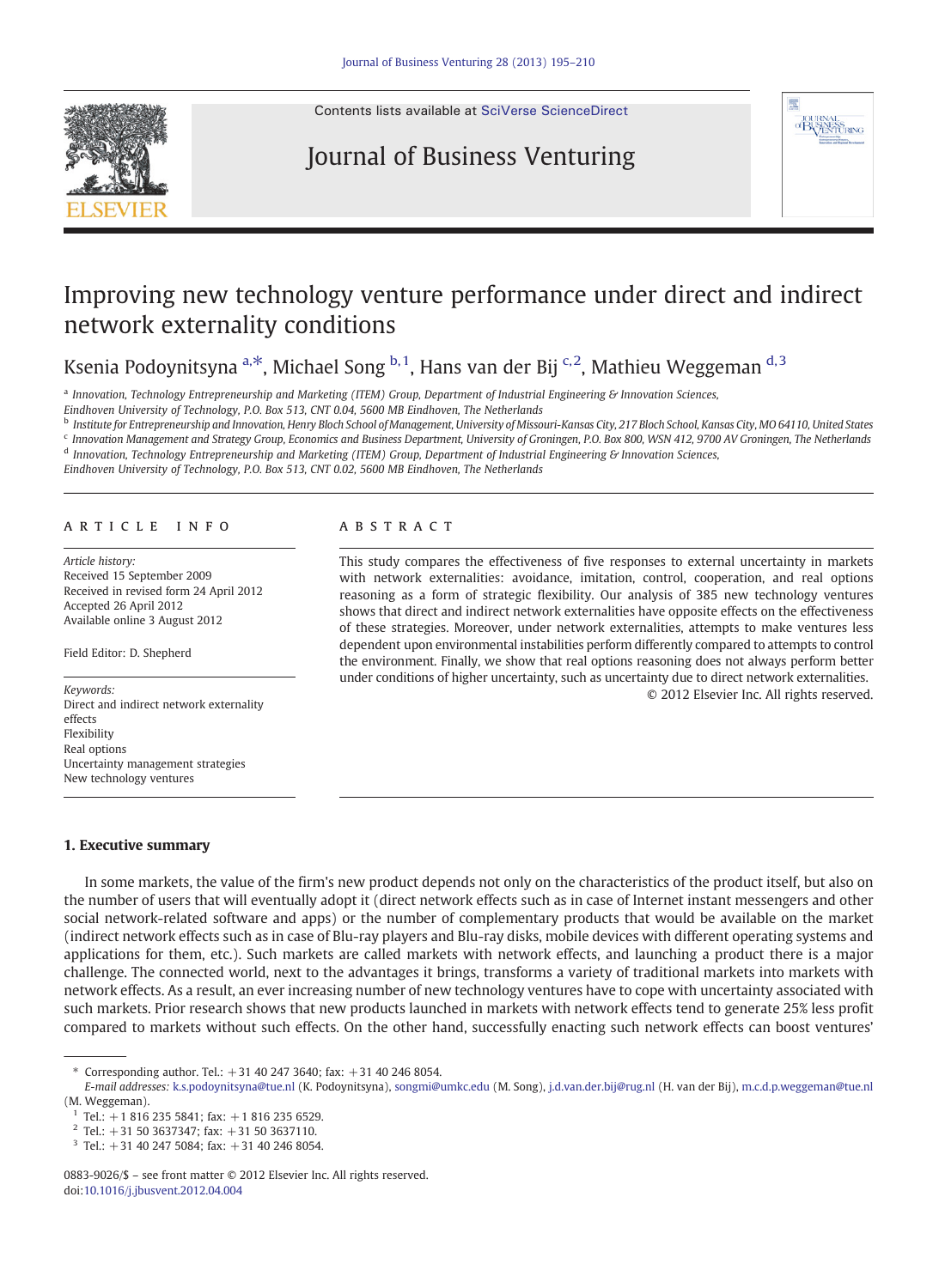performance. Therefore, new technology ventures should decide carefully which strategy in markets with which network effects they should choose.

In our study we focus on five main uncertainty management strategies firms can employ: strategic avoidance, strategic imitation, strategic control, strategic cooperation, and strategic flexibility. From the perspective of the resource dependence theory, the former four strategies represent efforts to increase the venture's control over its environment. The fifth strategy, strategic flexibility, represents adaptation intended to make the venture less dependent upon changes in its environment. In this study we focus on real options reasoning as a special form of strategic flexibility that is particularly relevant for new technology ventures.

We empirically investigated effectiveness of these strategies in markets with direct and indirect network effects using a sample of 385 NTVs drawn from the VentureOne 2001 database and the 1995–2000 Inc. 500 list. Contrary to our expectations, two strategies—strategic avoidance and strategic imitation—did not have a direct positive impact on NTVs' ROI. The other three strategies had an overall positive effect on performance that differed depending on the type of market the technology venture operated in.

Our results strongly support the distinction between the two types of strategies and two types of network effects. Looking at the significant interactions, real options reasoning had exactly the opposite moderating effects compared to the other four strategies (avoidance, imitation, control, and cooperation)—meaning that these two types of strategies behaved differently in both markets with direct and markets with indirect network effects. Another interesting finding is that when direct network effects strengthen the effect of a particular strategy, indirect network effects tend to weaken it, and vice versa.

Firms enact direct network effects by increasing the number of users of the firm's products. Our results imply that this can be done best by intervening in the market directly and that action delay is useless. This makes avoidance, imitation, control, and cooperation the best ways to deal with direct network effects. In order to take advantage of indirect network effects, firms need to increase the number of complementary products and services. Our results show that this can be best done by pursuing several product options (which may be complementary to each other) rather than by trying to directly influence other firms to produce complementary products for one of those products.

Finally, our study contributes to the real options literature by testing the theoretical proposition known as real options intuition: the higher the uncertainty, the greater the value of real options and the better they work. In our study "real options intuition" clearly does not hold in cases of uncertainty due to direct network effects. In particular, the effect of real options reasoning on both ROI and customer retention rate becomes worse when NTVs operate in markets with high direct network effects. At the same time, in line with the "real options intuition" proposition, real options reasoning indeed works better under uncertainty due to indirect network effects both in terms of ROI and customer retention rate. As a result, we identify two new sources of uncertainty that should be taken into account when deciding on the appropriateness of applying real options reasoning, thus redefining the boundaries of real options applicability.

### 2. Introduction

Among entrepreneurial firms, new technology ventures (NTVs) represent a special case, requiring as they do extensive research and development effort under uncertainty, i.e. unpredictability of the venture payoffs ([Huchzermeier and Loch, 2001;](#page--1-0) [McGrath, 1997; Miller, 1992; Pfeffer and Salancik, 1978\)](#page--1-0). Researchers traditionally distinguish among uncertainty related to technology, customers, and other market players ([Atuahene-Gima and Li, 2004; Bstieler, 2005; Huchzermeier and Loch, 2001; Li,](#page--1-0) [2008](#page--1-0)). While a relatively high level of technology uncertainty is common for NTVs [\(McGrath, 1997](#page--1-0)), the levels of other types of uncertainty may differ substantially from one venture to another. One possible source of this variation is network externalities, which represent a set of unique and increasingly important challenges for the ventures.

Research on network externalities often focuses on a particular industry (such as software) or market (such as videocassette recorders and videocassettes, DVD players and DVDs)—where existence of network externalities is evident ([Brynjolfsson and](#page--1-0) [Kemerer, 1996; Katz and Shapiro, 1986; Tanriverdi and Lee, 2008\)](#page--1-0). However, recent studies show that both direct and indirect network externalities can be found in a variety of industries and markets, and that the levels of the externalities differ from one product category to another ([Goldenberg et al., 2010a; Schilling, 2002; Srinivasan et al., 2004](#page--1-0)). With technological advancement, people become increasingly connected, transforming a variety of traditional markets into markets with network effects ([Stremersch et al., 2010; Wuyts et al., 2010](#page--1-0)). At the same time, [Goldenberg et al. \(2010a\)](#page--1-0) reported that in more than 80% of the cases the discounted profit of a new product was 25% less in markets with network externality effects compared to markets without these effects. Thus, more and more markets will show network externality effects, and those effects can have substantial destabilizing influences on the economic value of the venture's products, and thus on their financial performance and survival. It is therefore important to understand how NTVs can manage the direct and indirect network externalities.

Direct network externalities arise when the benefits a customer derives from using a product increase with the number of other users employing the same product, as in the case of fax machines, Internet instant messaging programs, or social networks [\(Katz](#page--1-0) [and Shapiro, 1986; Schilling, 2002\)](#page--1-0). However, before this takes place, the product's number of users must attain critical mass (i.e. a substantial number of users would have to become active in the network). Before critical mass is reached, customers tend to take a "wait-and-see" position and delay their adoption decisions, making it difficult for a firm to predict the eventual level of new product adoption [\(Goldenberg et al., 2010a; Stremersch et al., 2010; Van Slyke et al., 2007](#page--1-0)).

Indirect network externalities arise when complementary products or services are of importance for the value of the product, such as in the case of Blu-ray players that require movies to be in Blu-ray format, or more recently mobile devices with given